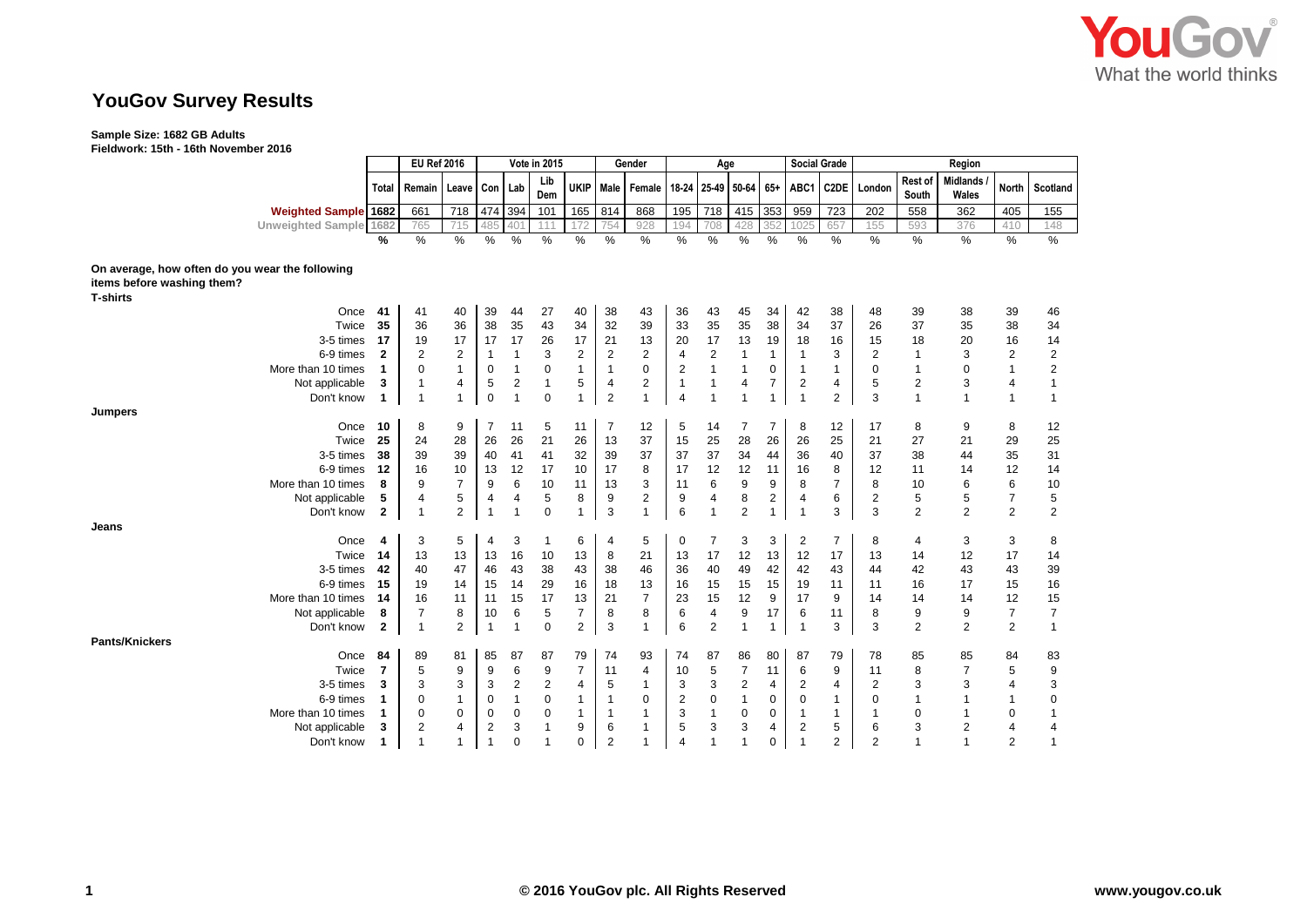

# **YouGov Survey Results**

### **Sample Size: 1682 GB Adults**

**Fieldwork: 15th - 16th November 2016**

|                             |       |    |             |                   |       | Age / Gender |                                                   |       |                 |
|-----------------------------|-------|----|-------------|-------------------|-------|--------------|---------------------------------------------------|-------|-----------------|
|                             | Total |    | Male   Male | 18-24 25-39 40-54 | $55+$ | 18-24        | Male   Male   Female   Female   Female  <br>25-39 | 40-54 | Female<br>$55+$ |
| <b>Weighted Sample 1682</b> |       | 98 | 169         | 253               | 294   | 98           | 204                                               | 229   | 337             |
| Unweighted Sample 1682      |       | 84 | 45          | 235               | 289   | 10           | 220                                               | 246   | 352             |
|                             | ℅     | %  | %           | %                 | %     | %            | %                                                 | %     | %               |

# **On average, how often do you wear the following**

| items before washing them? |                    |              |                |                |                |                |                |                |                |             |
|----------------------------|--------------------|--------------|----------------|----------------|----------------|----------------|----------------|----------------|----------------|-------------|
| <b>T-shirts</b>            |                    |              |                |                |                |                |                |                |                |             |
|                            | Once               | 41           | 34             | 45             | 36             | 37             | 37             | 45             | 47             | 40          |
|                            | Twice              | 35           | 29             | 30             | 34             | 31             | 37             | 34             | 39             | 42          |
|                            | 3-5 times          | 17           | 24             | 17             | 24             | 19             | 16             | 15             | 10             | 14          |
|                            | 6-9 times          | $\mathbf{2}$ | 3              | 4              | $\overline{2}$ | $\overline{2}$ | 5              | 3              | 0              | 0           |
|                            | More than 10 times | 1            | 3              | 1              | $\overline{2}$ | $\Omega$       | 1              | $\Omega$       | 1              | 0           |
|                            | Not applicable     | 3            | $\Omega$       | 1              | 1              | 9              | 3              | 0              | 2              | 3           |
|                            | Don't know         | 1            | 7              | 3              | 1              | 1              | 1              | 1              | 0              | $\mathbf 0$ |
| Jumpers                    |                    |              |                |                |                |                |                |                |                |             |
|                            | Once               | 10           | 2              | 12             | 9              | $\overline{4}$ | 9              | 16             | 14             | 11          |
|                            | Twice              | 25           | 8              | 20             | 12             | 11             | 23             | 33             | 38             | 42          |
|                            | 3-5 times          | 38           | 31             | 43             | 37             | 41             | 42             | 34             | 37             | 37          |
|                            | 6-9 times          | 12           | 20             | 12             | 20             | 16             | 14             | 10             | 6              | 6           |
|                            | More than 10 times | 8            | 15             | 7              | 10             | 18             | 6              | 4              | 2              | 2           |
|                            | Not applicable     | 5            | 13             | 3              | 11             | 8              | $\overline{4}$ | 2              | $\overline{2}$ | 2           |
|                            | Don't know         | $\mathbf{2}$ | 11             | 3              | 1              | $\overline{2}$ | $\overline{2}$ | 1              | $\overline{2}$ | $\mathbf 0$ |
| Jeans                      |                    |              |                |                |                |                |                |                |                |             |
|                            | Once               | 4            | $\mathbf 0$    | 6              | $\overline{7}$ | $\overline{2}$ | $\mathbf 0$    | 5              | 7              | 4           |
|                            | Twice              | 14           | 11             | 9              | 8              | 6              | 15             | 22             | 27             | 17          |
|                            | 3-5 times          | 42           | 31             | 41             | 39             | 38             | 42             | 39             | 48             | 51          |
|                            | 6-9 times          | 15           | 15             | 19             | 17             | 19             | 16             | 16             | 9              | 12          |
|                            | More than 10 times | 14           | 29             | 18             | 21             | 20             | 16             | 12             | 5              | 2           |
|                            | Not applicable     | 8            | 4              | 3              | 6              | 15             | 7              | 4              | 3              | 13          |
|                            | Don't know         | 2            | 10             | 3              | 1              | $\overline{2}$ | 3              | $\overline{2}$ | 0              | $\mathbf 0$ |
| <b>Pants/Knickers</b>      |                    |              |                |                |                |                |                |                |                |             |
|                            | Once               | 84           | 68             | 78             | 78             | 71             | 79             | 93             | 97             | 93          |
|                            | Twice              | 7            | 11             | 6              | 10             | 15             | 9              | 3              | 1              | 4           |
|                            | 3-5 times          | 3            | 4              | 6              | $\overline{4}$ | 6              | $\overline{2}$ | $\overline{2}$ | 0              | 1           |
|                            | 6-9 times          | 1            | $\overline{2}$ | 1              | 1              | 1              | 1              | 0              | 0              | 0           |
|                            | More than 10 times | 1            | $\Omega$       | 1              | $\overline{2}$ | 0              | 5              | 0              | 1              | $\mathbf 0$ |
|                            | Not applicable     | 3            | 7              | 6              | 4              | 7              | 3              | 0              | 1              | 1           |
|                            | Don't know         | 1            | 7              | $\overline{2}$ | $\overline{2}$ | 0              | 1              | 2              | 0              | 1           |
|                            |                    |              |                |                |                |                |                |                |                |             |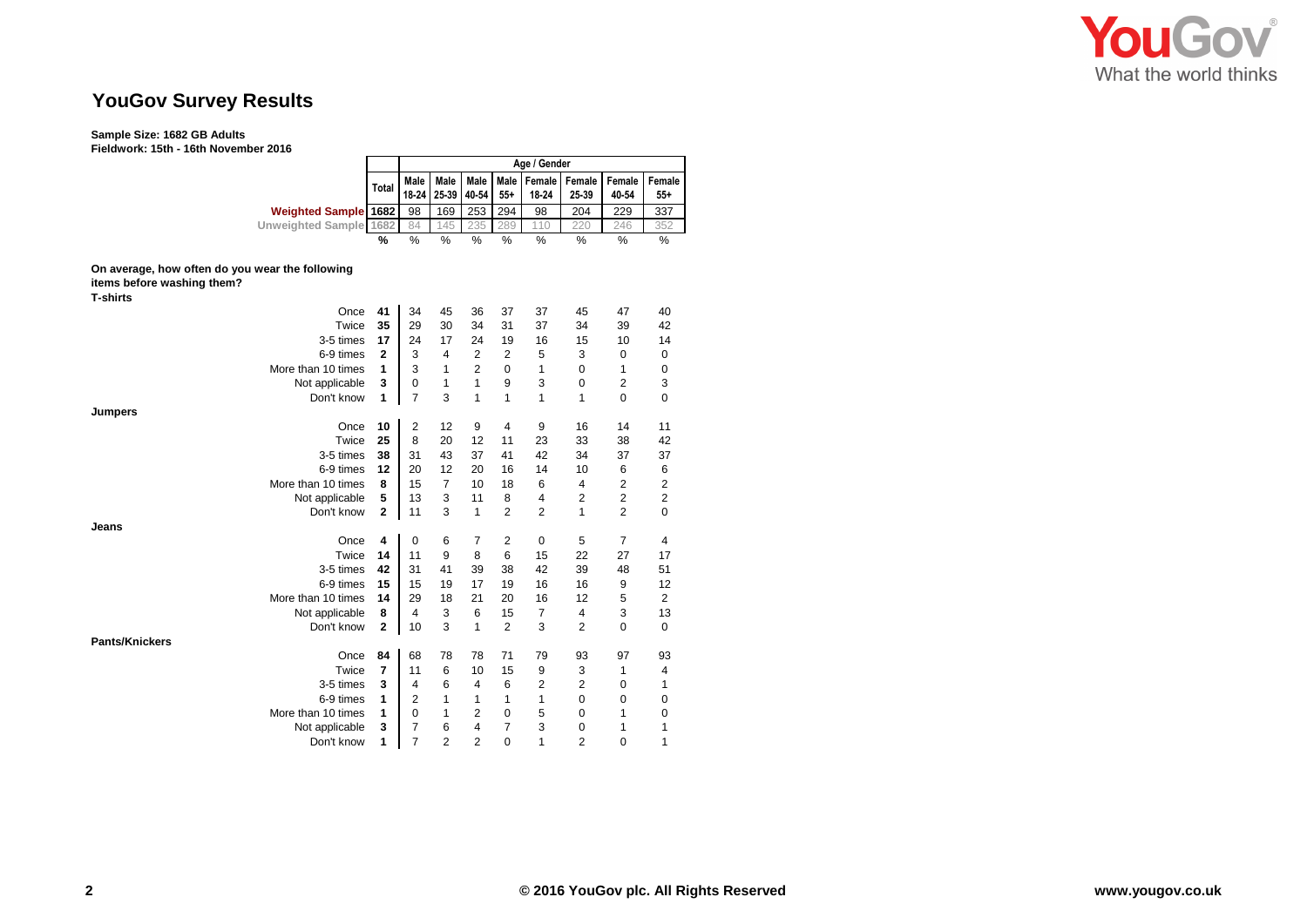

### **Sample Size: 1682 GB Adults**

**Fieldwork: 15th - 16th November 2016**

|                             |                | <b>EU Ref 2016</b><br>Vote in 2015 |                |                         | Gender<br>Age |                          |                |                |                                                                  | <b>Social Grade</b> |                | Region         |                |                |                |                |                  |                          |                         |                |
|-----------------------------|----------------|------------------------------------|----------------|-------------------------|---------------|--------------------------|----------------|----------------|------------------------------------------------------------------|---------------------|----------------|----------------|----------------|----------------|----------------|----------------|------------------|--------------------------|-------------------------|----------------|
|                             | <b>Total</b>   | Remain   Leave   Con   Lab         |                |                         |               | Lib<br>Dem               |                |                | UKIP   Male   Female   18-24   25-49   50-64   65+   ABC1   C2DE |                     |                |                |                |                |                | London         | Rest of<br>South | <b>Midlands</b><br>Wales |                         | North Scotland |
| <b>Weighted Sample 1682</b> |                | 661                                | 718            |                         | 474 394       | 101                      | 165            | 814            | 868                                                              | 195                 | 718            | 415 353        |                | 959            | 723            | 202            | 558              | 362                      | 405                     | 155            |
| Unweighted Sample 1682      |                | 765                                | 715            | 485                     | 401           | 11                       | 172            | 754            | 928                                                              | 194                 | 708            | 428            |                | 1025           | 657            | 155            | 593              | 376                      | 410                     | 148            |
|                             | %              | %                                  | %              | %                       | %             | %                        | %              | %              | %                                                                | %                   | %              | %              | $\%$           | $\%$           | %              | $\frac{0}{0}$  | %                | %                        | %                       | %              |
| <b>Bras</b>                 |                |                                    |                |                         |               |                          |                |                |                                                                  |                     |                |                |                |                |                |                |                  |                          |                         |                |
|                             | Once<br>10     | 8                                  | 11             | 10                      | 9             |                          | 11             | $\overline{2}$ | 17                                                               | 4                   | 9              | 10             | 14             | 8              | 12             | 16             | 9                | 8                        | 9                       | 10             |
|                             | 13<br>Twice    | 10                                 | 16             | 13                      | 13            | 13                       | 14             |                | 25                                                               | $\overline{7}$      | 11             | 15             | 20             | 10             | 17             | 10             | 14               | 14                       | 14                      | 10             |
| 3-5 times                   | 22             | 25                                 | 21             | 24                      | 24            | 22                       | 17             |                | 41                                                               | 23                  | 20             | 25             | 20             | 22             | 21             | 17             | 27               | 17                       | 22                      | 19             |
| 6-9 times                   | 4              | 5                                  | 4              | 3                       | 6             | 5                        | $\overline{c}$ | $\Omega$       | 8                                                                |                     | 6              | 3              |                | 5              | 4              |                |                  | 5                        | 6                       | 0              |
| More than 10 times          | 4              | 6                                  | $\mathbf{1}$   | 2                       | 6             | 6                        | 2              | 0              | $\overline{7}$                                                   | 10                  | 5              |                | 0              |                | 3              | 5              | 2                | 6                        | $\overline{\mathbf{c}}$ | 5              |
| Not applicable              | 45             | 44                                 | 45             | 46                      | 40            | 45                       | 54             | 92             | $\overline{2}$                                                   | 45                  | 47             | 45             | 42             | 49             | 41             | 45             | 43               | 48                       | 43                      | 55             |
| Don't know                  | 2              | $\overline{2}$                     | $\overline{2}$ | $\overline{\mathbf{1}}$ |               |                          |                | $\overline{4}$ | $\mathbf{1}$                                                     | 4                   | $\overline{2}$ | $\overline{c}$ | 2              | $\mathbf{2}$   | $\overline{2}$ | $\overline{2}$ | $\overline{2}$   | $\overline{2}$           | 3                       |                |
| <b>Socks</b>                |                |                                    |                |                         |               |                          |                |                |                                                                  |                     |                |                |                |                |                |                |                  |                          |                         |                |
|                             | Once<br>74     | 79                                 | 72             | 74                      | 77            | 73                       | 74             | 71             | 77                                                               | 67                  | 81             | 76             | 63             | 78             | 68             | 68             | 74               | 74                       | 75                      | 81             |
|                             | 13<br>Twice    | 12                                 | 15             | 15                      | 13            | 15                       | 11             | 16             | 11                                                               | 15                  | 10             | 13             | 20             | 13             | 15             | 20             | 14               | 12                       | 12                      | 11             |
| 3-5 times                   | $\overline{7}$ | 6                                  | 8              |                         | 6             | 9                        | 11             | 9              | 6                                                                |                     | 5              | 8              | 10             | 6              | 9              |                | 6                | 8                        | 8                       | 5              |
| 6-9 times                   |                |                                    | $\mathbf{1}$   |                         | 0             |                          |                |                | 1                                                                |                     |                |                | 2              |                |                |                |                  |                          |                         | 0              |
| More than 10 times          |                | $\Omega$                           | 0              | 0                       |               | $\mathbf 0$              | 0              |                | $\mathbf{1}$                                                     |                     |                | $\mathbf 0$    | 0              | $\Omega$       | 1              |                |                  |                          | 0                       |                |
| Not applicable              | 2              |                                    | 3              | 2                       | 2             |                          | 2              |                | 3                                                                |                     | 2              | 2              | 4              |                | 3              | 2              | 2                | $\overline{2}$           | 3                       |                |
| Don't know                  |                |                                    | $\mathbf{1}$   | $\mathbf 0$             |               | $\overline{\phantom{a}}$ |                | $\overline{2}$ | 1                                                                | 5                   | $\overline{1}$ | 0              |                |                | $\overline{2}$ | 3              |                  | $\overline{2}$           | $\mathbf{1}$            |                |
| <b>Tights</b>               |                |                                    |                |                         |               |                          |                |                |                                                                  |                     |                |                |                |                |                |                |                  |                          |                         |                |
|                             | Once<br>35     | 36                                 | 36             | 38                      | 39            | 34                       | 30             | 4              | 64                                                               | 26                  | 36             | 38             | 36             | 35             | 36             | 37             | 39               | 30                       | 34                      | 38             |
|                             | Twice<br>6     | 8                                  | 5              | 5                       | 8             | 6                        | 5              | 0              | 11                                                               | 10                  | 6              | 4              | 6              | 6              | 6              |                | 6                | 5                        | 7                       | 3              |
| 3-5 times                   | 2              | $\overline{c}$                     | $\overline{2}$ | 2                       | 2             | $\overline{4}$           | 3              | $\Omega$       | $\overline{4}$                                                   | 6                   | 3              | 0              |                | 3              | 2              |                |                  | 3                        | 3                       |                |
| 6-9 times                   |                |                                    | $\mathbf 0$    | 0                       |               |                          | 0              | 0              | 1                                                                | 2                   |                | 0              |                | 0              |                | 2              | 0                |                          | 0                       |                |
| More than 10 times          | 0              | $\Omega$                           | 0              | 0                       |               | $\mathbf 0$              |                | $\mathbf 0$    | 0                                                                |                     | 0              | 0              | 0              | 0              | 0              | 0              |                  | 0                        | 0                       |                |
| Not applicable              | 54             | 50                                 | 55             | 53                      | 48            | 53                       | 60             | 92             | 18                                                               | 49                  | 52             | 56             | 56             | 54             | 53             | 49             | 51               | 58                       | 54                      | 57             |
| Don't know                  | 2              | $\overline{2}$                     | 1              | 2                       |               | $\overline{2}$           | 0              | 3              | 1                                                                | 5                   | $\overline{2}$ |                | $\overline{2}$ | $\overline{2}$ | $\overline{2}$ | 2              | $\overline{2}$   | 3                        | $\overline{2}$          |                |